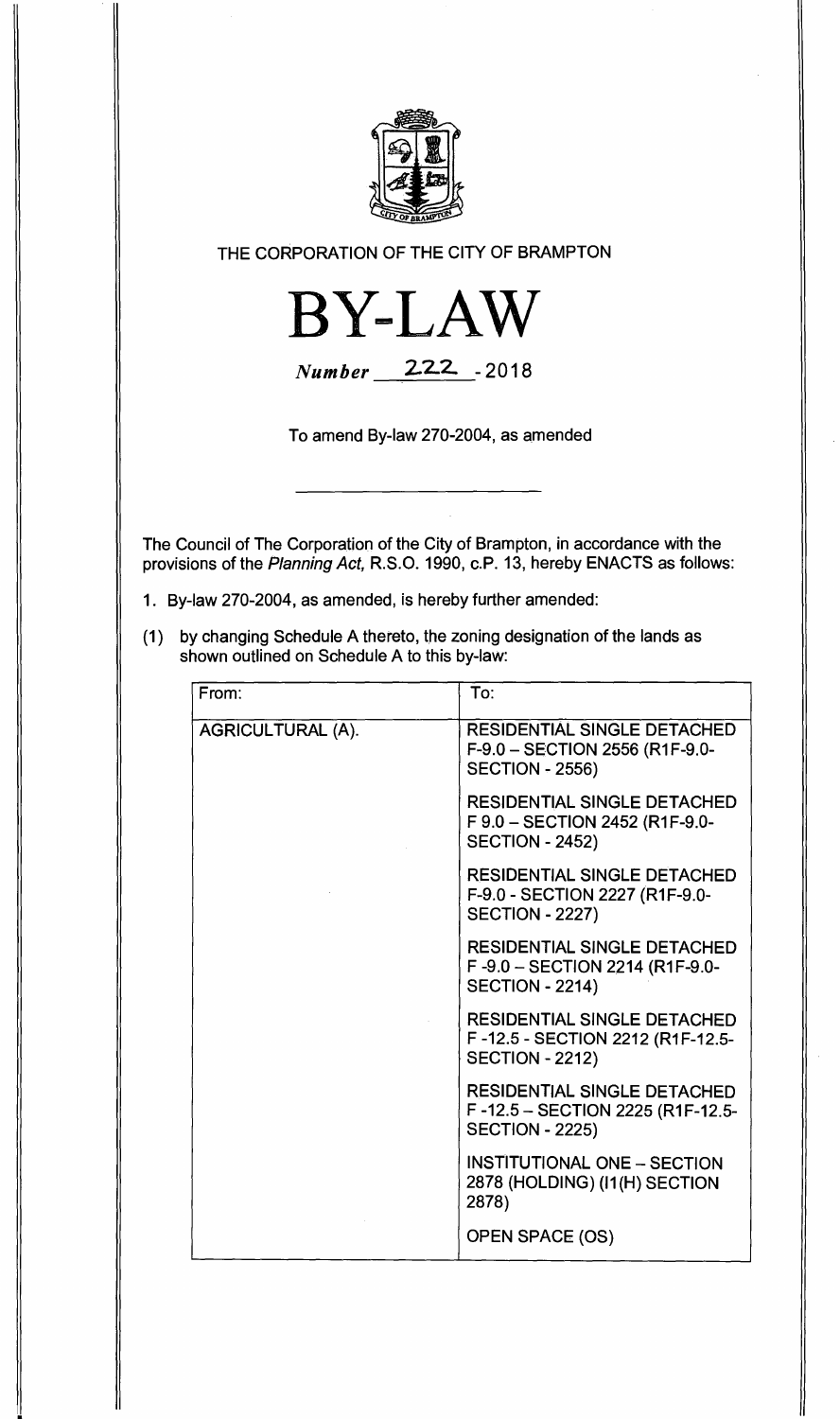**ENACTED and PASSED this 12th day of September, 2018.** 



 $\frac{1}{2}$ 



**Peter Fay, City Clerk** 

(File: CO3W17.007)

 $\frac{1}{2}$  ,  $\frac{1}{2}$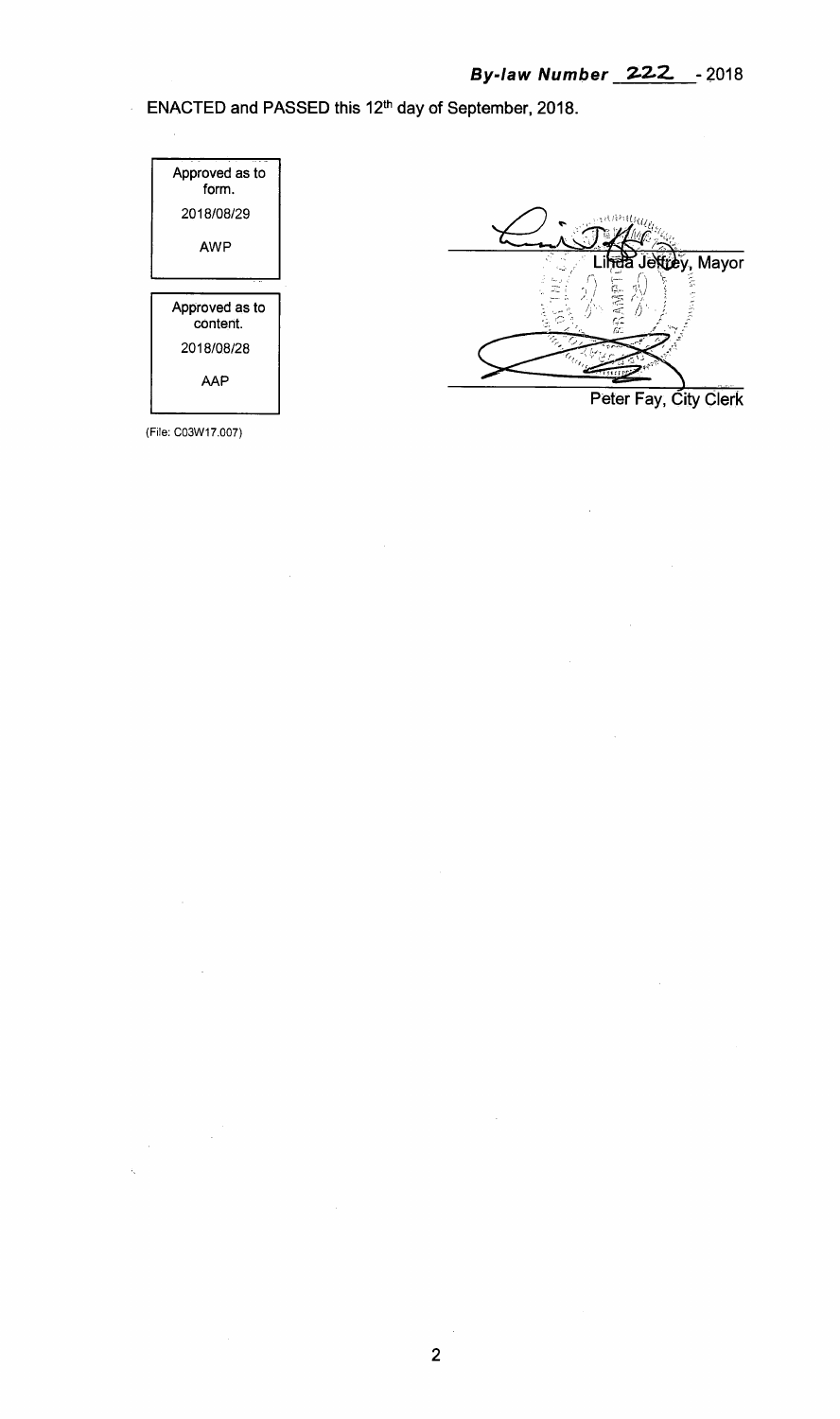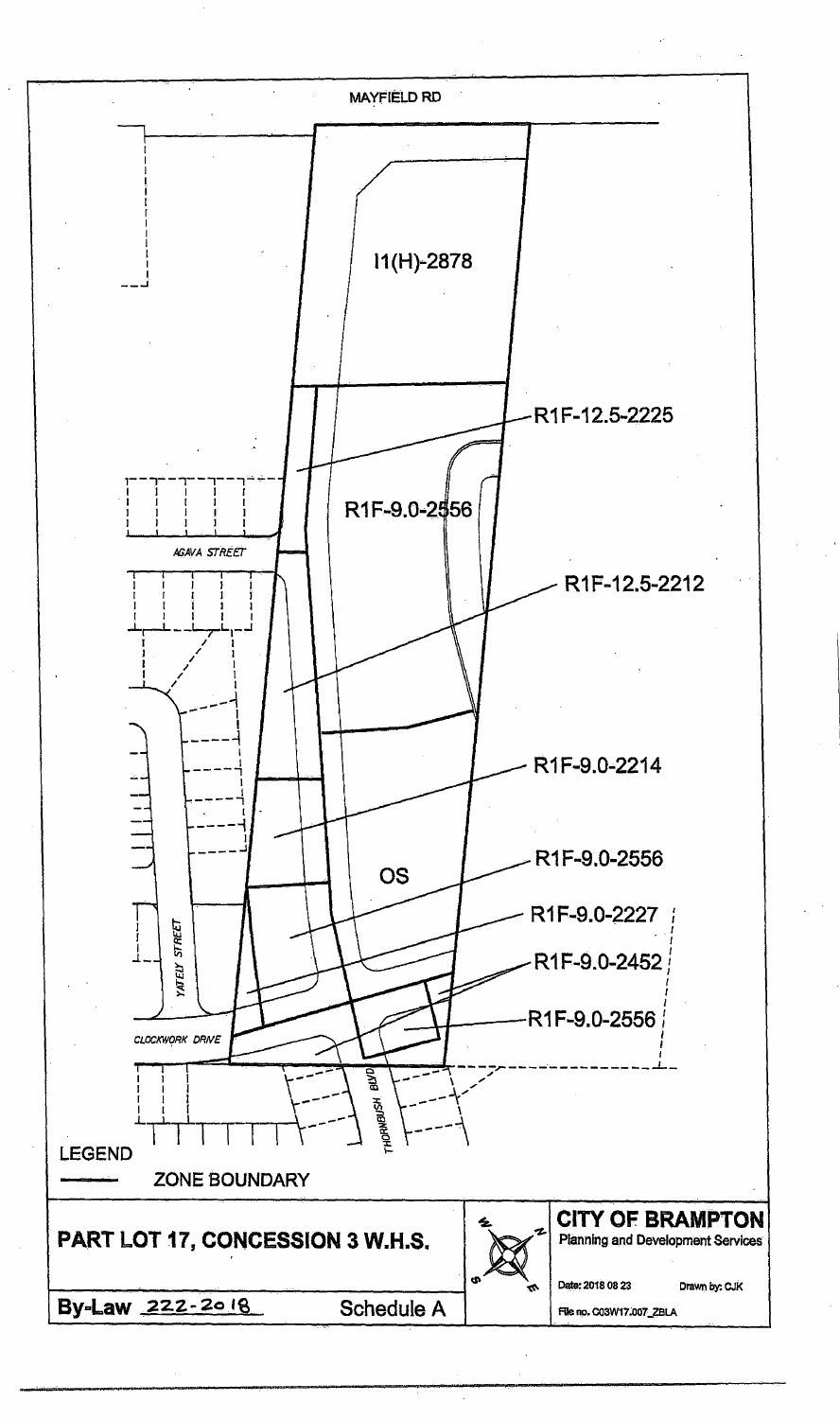